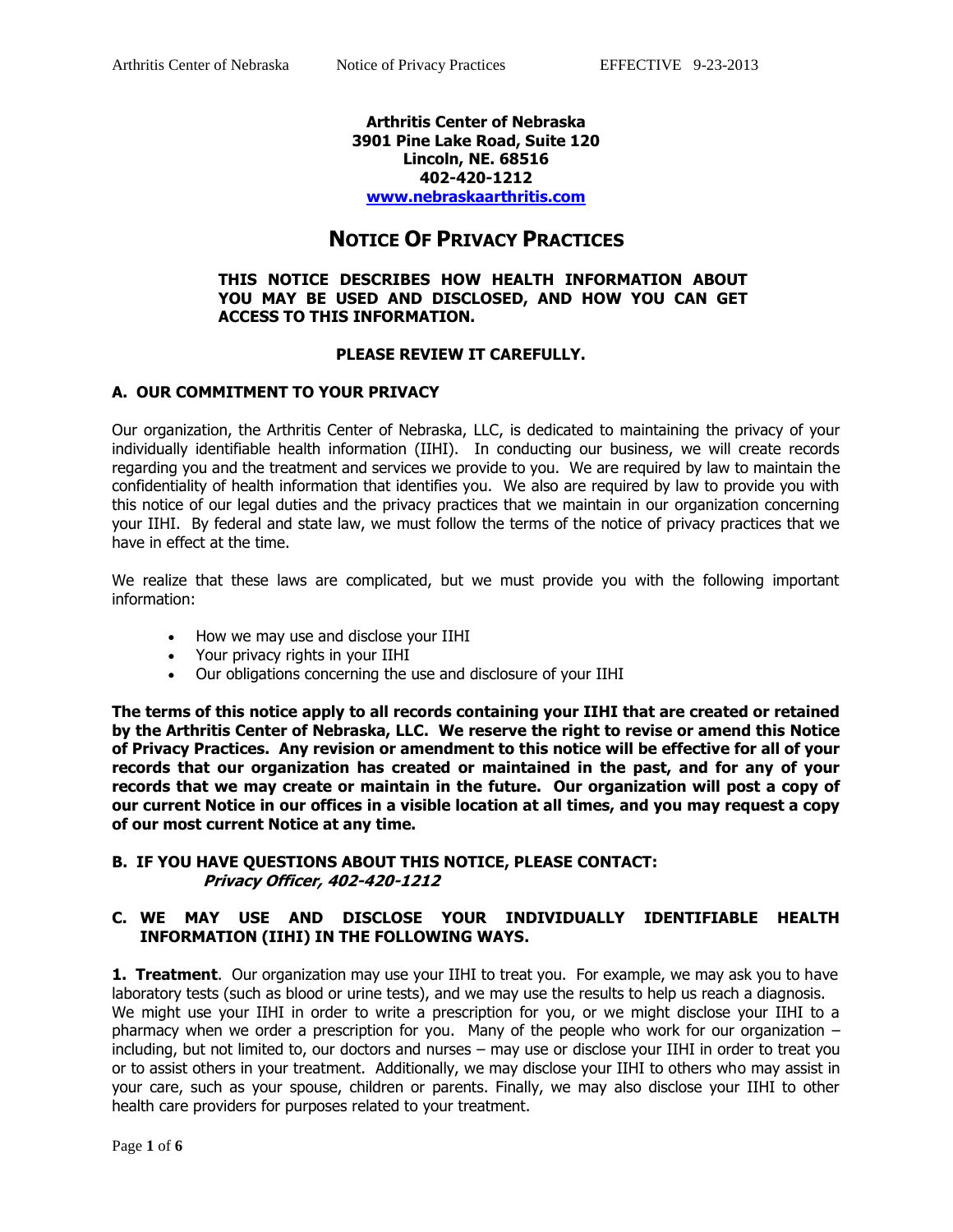**2. Payment**. Our organization may use and disclose your IIHI in order to bill and collect payment for the services and items you may receive from us. For example, we may contact your health insurer to certify that you are eligible for benefits (and for what range of benefits), and we may provide your insurer with details regarding your treatment to determine if your insurer will cover, or pay for, your treatment. We also may use and disclose your IIHI to obtain payment from third parties that may be responsible for such costs, such as family members. Also, we may use your IIHI to bill you directly for services and items. We may disclose your IIHI to other health care providers and entities to assist in their billing and collection efforts.

**3. Health Care Operations**. Our organization may use and disclose your IIHI to operate our business. As examples of the ways in which we may use and disclose your information for our operations, our organization may use your IIHI to evaluate the quality of care you received from us, or to conduct costmanagement and business planning activities for our organization. We may disclose your IIHI to other health care providers and entities to assist in their health care operations.

**4. Appointment Reminders**. Our organization may use and disclose your IIHI to contact you and remind you of an appointment.

**5. Treatment Options**. Our organization may use and disclose your IIHI to inform you of potential treatment options or alternatives.

**6. Health-Related Benefits and Services**. The organization does not receive any compensation in connection with communications with patients about a third party's products and services, except that the organization may communicate with patients about prescription drugs or biologics currently prescribed for the patient and receive payment from the manufacturer that is reasonable in amount and compensate the organization for the cost it has incurred in connection with the communication. Except for communications about drugs or biologics, currently prescribed for the patient, the organization will first obtain the patient's authorization if the organization will receive direct or indirect payment for the communication with the patient. The organization will communicate with patients about products or services and encourage the purchase or use of a product or service only for treatment purposes, or for case management, care coordination, or to recommend alternative therapies, providers or settings of care.

**7. Release of Information to Family/Friends**. Our organization may release your IIHI to a friend or family member that is involved in your care, or who assists in taking care of you. For example, a parent or guardian may ask that a babysitter take their child to the pediatrician's office for treatment of a cold. In this example, the babysitter may have access to this child's medical information.

You may revoke an authorization you provide to us at any time in writing by contacting our Privacy Officer using the contact information in this notice. Revocation of an authorization will be effective except to the extent we have already taken action in reliance upon your authorization. Revocation of an authorization will not apply if the authorization was obtained as a condition of your obtaining insurance coverage and other law provides the insurer with the right to contest a claim under the policy or contest the policy itself.

**8. Disclosures Required By Law**. Our organization will use and disclose your IIHI when we are required to do so by federal, state or local law.

**9. Charitable Fundraising.** The organization will provide patients with a clear and understandable notice of their option to opt-out of receiving charitable solicitations. Patients may opt-out of contacts for fundraising and future fundraising efforts by written notice to **Arthritis Center of Nebraska, ATTN: Privacy Officer, 3901 Pine Lake Road, Suite 120, Lincoln, NE 68516.**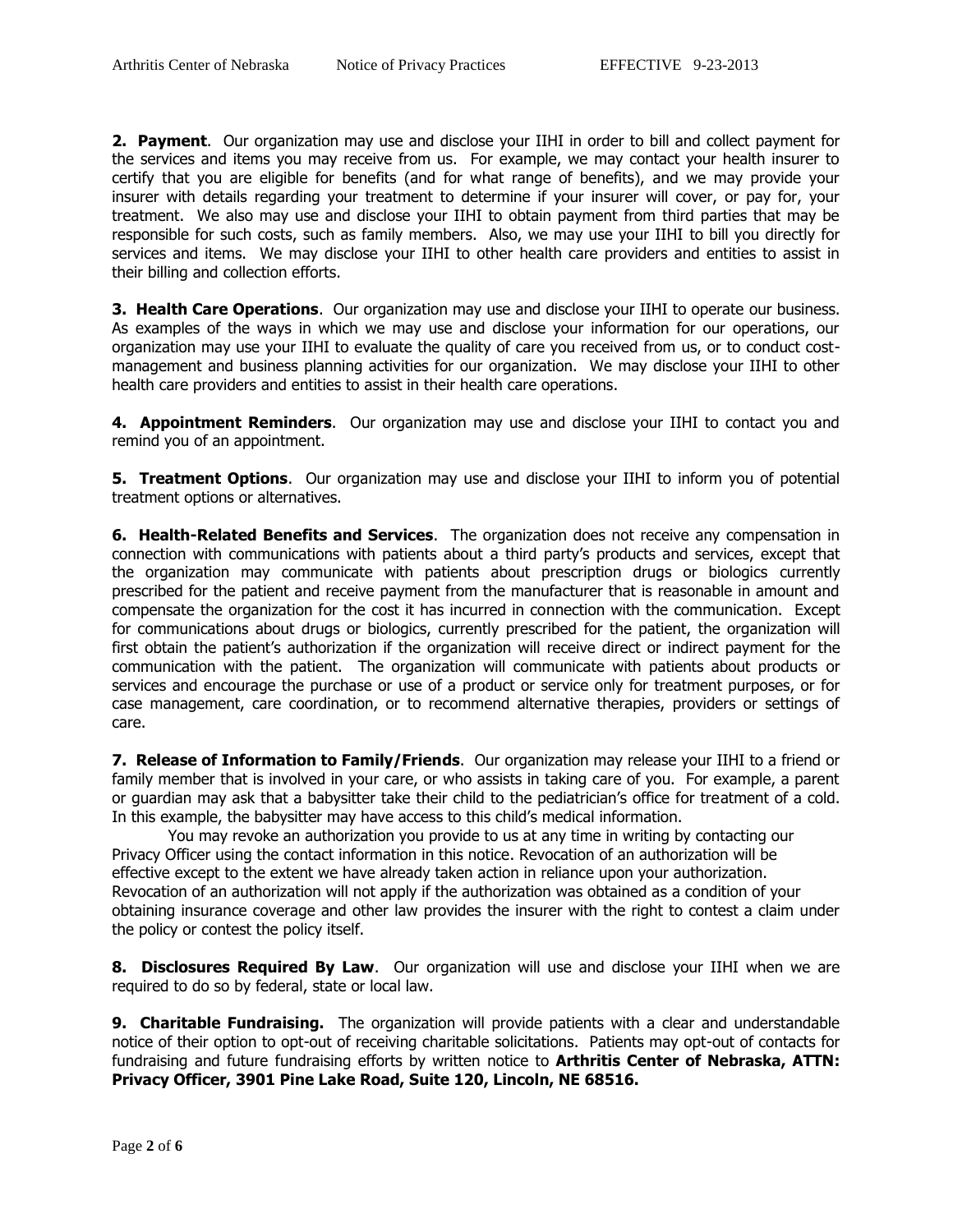# **D. USE AND DISCLOSURE OF YOUR IIHI IN CERTAIN SPECIAL CIRCUMSTANCES**

The following categories describe unique scenarios in which we may use or disclose your identifiable health information:

**1. Public Health Risks.** Our organization may disclose your IIHI to public health authorities that are authorized by law to collect information for the purpose of:

- maintaining vital records, such as births and deaths
- reporting child abuse or neglect
- preventing or controlling disease, injury or disability
- notifying a person regarding potential exposure to a communicable disease
- notifying a person regarding a potential risk for spreading or contracting a disease or condition
- reporting reactions to drugs or problems with products or devices
- notifying individuals if a product or device they may be using has been recalled
- notifying appropriate government agency(ies) and authority(ies) regarding the potential abuse or neglect of an adult patient (including domestic violence); however, we will only disclose this information if the patient agrees or we are required or authorized by law to disclose this information
- notifying your employer under limited circumstances related primarily to workplace injury or illness or medical surveillance.

**2. Health Oversight Activities**. Our organization may disclose your IIHI to a health oversight agency for activities authorized by law. Oversight activities can include, for example, investigations, inspections, audits, surveys, licensure and disciplinary actions; civil, administrative, and criminal procedures or actions; or other activities necessary for the government to monitor government programs, compliance with civil rights laws and the health care system in general.

**3. Lawsuits and Similar Proceedings**. Our organization may use and disclose your IIHI in response to a court or administrative order, if you are involved in a lawsuit or similar proceeding. We also may disclose your IIHI in response to a discovery request, subpoena, or other lawful process by another party involved in the dispute, but only if we have made an effort to inform you of the request or to obtain an order protecting the information the party has requested.

**4. Law Enforcement**. We may release IIHI if asked to do so by a law enforcement official:

- Regarding a crime victim in certain situations, if we are unable to obtain the person's agreement
- Concerning a death we believe has resulted from criminal conduct
- Regarding criminal conduct at our offices
- In response to a warrant, summons, court order, subpoena or similar legal process
- To identify/locate a suspect, material witness, fugitive or missing person
- In an emergency, to report a crime (including the location or victim(s) of the crime, or the description, identity or location of the perpetrator)

**5. Deceased Patients**. Our organization may release IIHI to a medical examiner or coroner to identify a deceased individual or to identify the cause of death. If necessary, we also may release information in order for funeral directors to perform their jobs.

**6. Organ and Tissue Donation**. Our organization may release your IIHI to organizations that handle organ, eye or tissue procurement or transplantation, including organ donation banks, as necessary to facilitate organ or tissue donation and transplantation if you are an organ donor.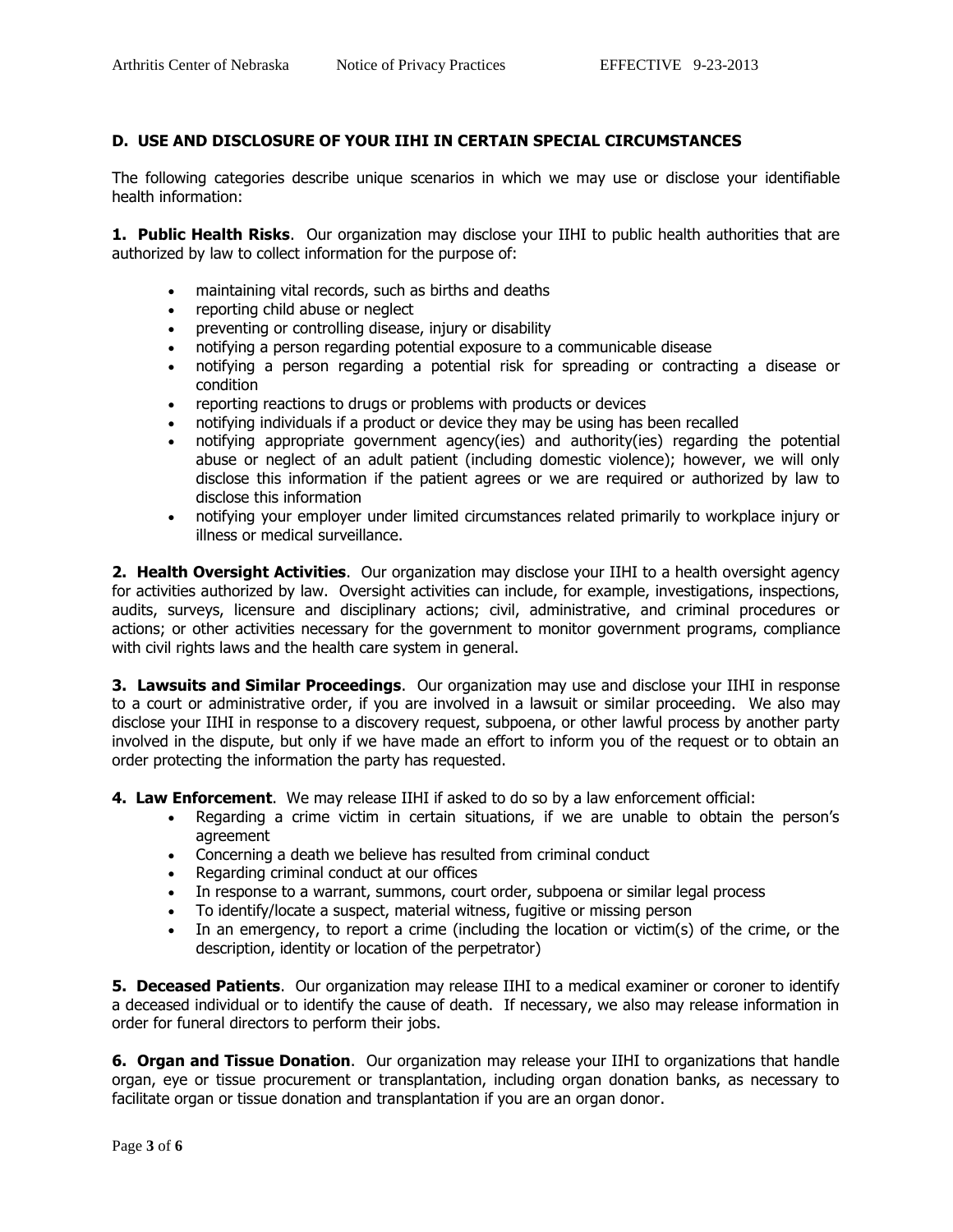**7. Research**. Our organization may use and disclose your IIHI for research purposes in certain limited circumstances. We will obtain your written authorization to use your IIHI for research purposes except when an Institutional Review Board or Privacy Board has determined that the waiver of your authorization satisfies the following: (i) the use or disclosure involves no more than a minimal risk to your privacy based on the following: (A) an adequate plan to protect the identifiers from improper use and disclosure; (B) an adequate plan to destroy the identifiers at the earliest opportunity consistent with the research (unless there is a health or research justification for retaining the identifiers or such retention is otherwise required by law); and (C) adequate written assurances that the IIHI will not be reused or disclosed to any other person or entity (except as required by law) for authorized oversight of the research study, or for other research for which the use or disclosure would otherwise be permitted; (ii) the research could not practicably be conducted without the waiver; and (iii) the research could not practicably be conducted without access to and use of the IIHI.

**8. Serious Threats to Health or Safety**. Our organization may use and disclose your IIHI when necessary to reduce or prevent a serious threat to your health and safety or the health and safety of another individual or the public. Under these circumstances, we will only make disclosures to a person or organization able to help prevent the threat.

**9. Military**. Our organization may disclose your IIHI if you are a member of U.S. or foreign military forces (including veterans) and if required by the appropriate authorities.

**10. National Security**. Our organization may disclose your IIHI to federal officials for intelligence and national security activities authorized by law. We also may disclose your IIHI to federal officials in order to protect the President, other officials or foreign heads of state, or to conduct investigations.

**11. Inmates.** Our organization may disclose your IIHI to correctional institutions or law enforcement officials if you are an inmate or under the custody of a law enforcement official. Disclosure for these purposes would be necessary: (a) for the institution to provide health care services to you, (b) for the safety and security of the institution, and/or (c) to protect your health and safety or the health and safety of other individuals.

12. Workers' Compensation. Our organization may release your IIHI for workers' compensation and similar programs.

**13. Other Authorizations.** If we need to use or disclose your health information for purposes other than treatment, payment, health care operations, as required by law, or for a reason not described in this Notice, we will need to obtain an authorization from you. Specific examples where we would need your authorization include if your health information includes psychotherapy notes or if we would receive payment for the information because of its sale or because of a third parties marketing purposes. However, the Arthritis Center of Nebraska does not sell health information or provide it to third parties in exchange for payment to us where the information may be used for the third party's own marketing. The Arthritis Center of Nebraska also does not create or maintain separate psychotherapy notes.

#### **E. YOUR RIGHTS REGARDING YOUR IIHI**

You have the following rights regarding the IIHI that we maintain about you:

**1. Confidential Communications**. You have the right to request that our organization communicate with you about your health and related issues in a particular manner or at a certain location. For instance, you may ask that we contact you at home, rather than work. In order to request a type of confidential communication, you must make a written request to Arthritis Center of Nebraska, ATTN: Privacy Officer, 3901 Pine Lake Road, Suite 120, Lincoln NE 68516 specifying the requested method of contact, or the location where you wish to be contacted. Our organization will accommodate **reasonable** requests. You do not need to give a reason for your request.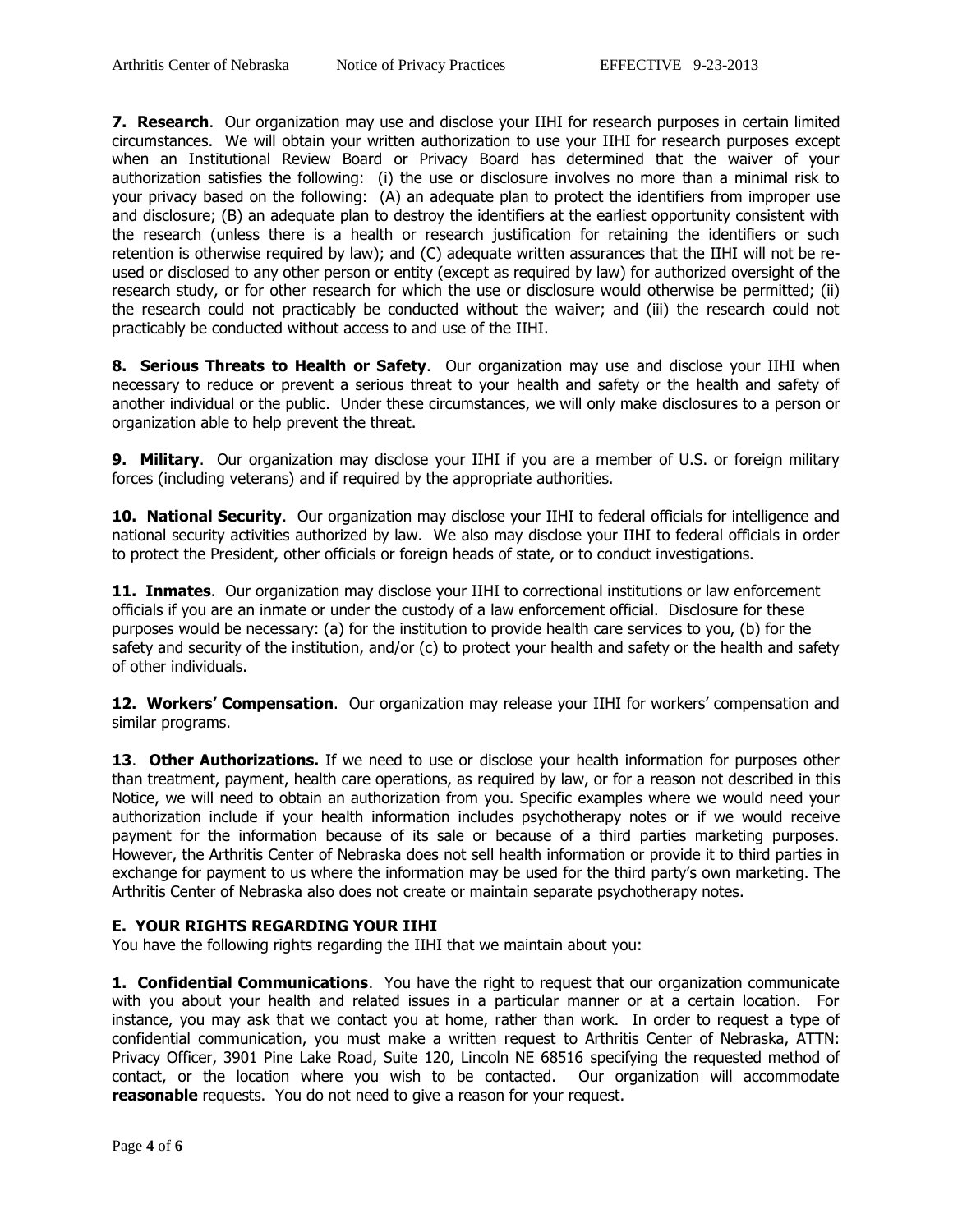**2. Requesting Restrictions**. You have the right to request a restriction in our use or disclosure of your IIHI for treatment, payment or health care operations. Additionally, you have the right to request that we restrict our disclosure of your IIHI to only certain individuals involved in your care or the payment for your care, such as family members and friends. **We are not required to agree to your request** unless the disclosure is to a health plan for purposes of payment for healthcare services or healthcare operations. In this case we must agree to your request; however, you (or someone on your behalf) must have paid us in full "out of pocket" in order for us to grant the disclosure. We are not required to agree to your request if it relates to your treatment; however, if we do agree, we are bound by our agreement except when otherwise required by law, in emergencies, or when the information is necessary to treat you. In order to request a restriction in our use or disclosure of your IIHI, you must make your request in writing to our Privacy Officer**.** Your request must describe in a clear and concise fashion:

- (a) the information you wish restricted;
- (b) whether you are requesting to limit our organization's use, disclosure or both; and
- (c) to whom you want the limits to apply.

**3. Inspection and Copies**. You have the right to inspect and obtain a copy of the IIHI that may be used to make decisions about you, including patient medical records and billing records, but not including psychotherapy notes as long as the information is maintained in the record. You must submit your request in writing to Arthritis Center of Nebraska, ATTN: Privacy Officer, 3901 Pine Lake Road, Suite 120, Lincoln NE 68516, in order to inspect and/or obtain a copy of your IIHI. You may receive a copy in the format you request if the information is readily reproducible in that form and format. If the PHI is not readily reproducible as requested, we may provide a readable hard copy form or another form and format as you and we agree. You may designate a person to whom you want your information sent. We will honor your request to send your information to another person or entity if you have clearly and specifically provided us that person's contact information in writing. Our organization may charge a fee for the costs of copying, mailing, labor and supplies associated with your request, our organization may deny your request to inspect and/or copy in certain limited circumstances; however, you may request a review of our denial. Another licensed health care professional chosen by us will conduct reviews.

**4. Amendment**. You may ask us to amend your health information if you believe it is incorrect or incomplete, and you may request an amendment for as long as the information is kept by or for our organization. To request an amendment, your request must be made in writing and submitted to Arthritis Center of Nebraska, ATTN: Privacy Officer, 3901 Pine Lake Road, Suite 120, Lincoln NE 68516. You must provide us with a reason that supports your request for amendment. Our organization will deny your request if you fail to submit your request (and the reason supporting your request) in writing. Also, we may deny your request if you ask us to amend information that is in our opinion: (a) accurate and complete; (b) not part of the IIHI kept by or for the organization; (c) not part of the IIHI which you would be permitted to inspect and copy; or (d) not created by our organization, unless the individual or entity that created the information is not available to amend the information.

**5. Accounting of Disclosures**. All of our patients have the right to request an "accounting of disclosures" which were made in the six (6) years before the date of your request. An "accounting of disclosures" is a list of disclosures our organization has made of your IIHI. An accounting of disclosures is not required to include a list of disclosures we made for treatment, payment, or health care operations purposes. It will also not include disclosures we made to you or those you authorized. An accounting of disclosures will not include certain other disclosures that are permitted by law. To obtain an accounting of disclosures, you must submit your request in writing to Arthritis Center of Nebraska, ATTN: Privacy Officer, 3901 Pine Lake Road, Suite 120, Lincoln NE 68516. All requests for an "accounting of disclosures" must state a time period. The first list you request within a 12-month period is free of charge, but our organization may charge you for additional lists requested within the same 12-month period. Our organization will notify you of the costs involved with additional requests, and you may withdraw your request before you incur any costs.